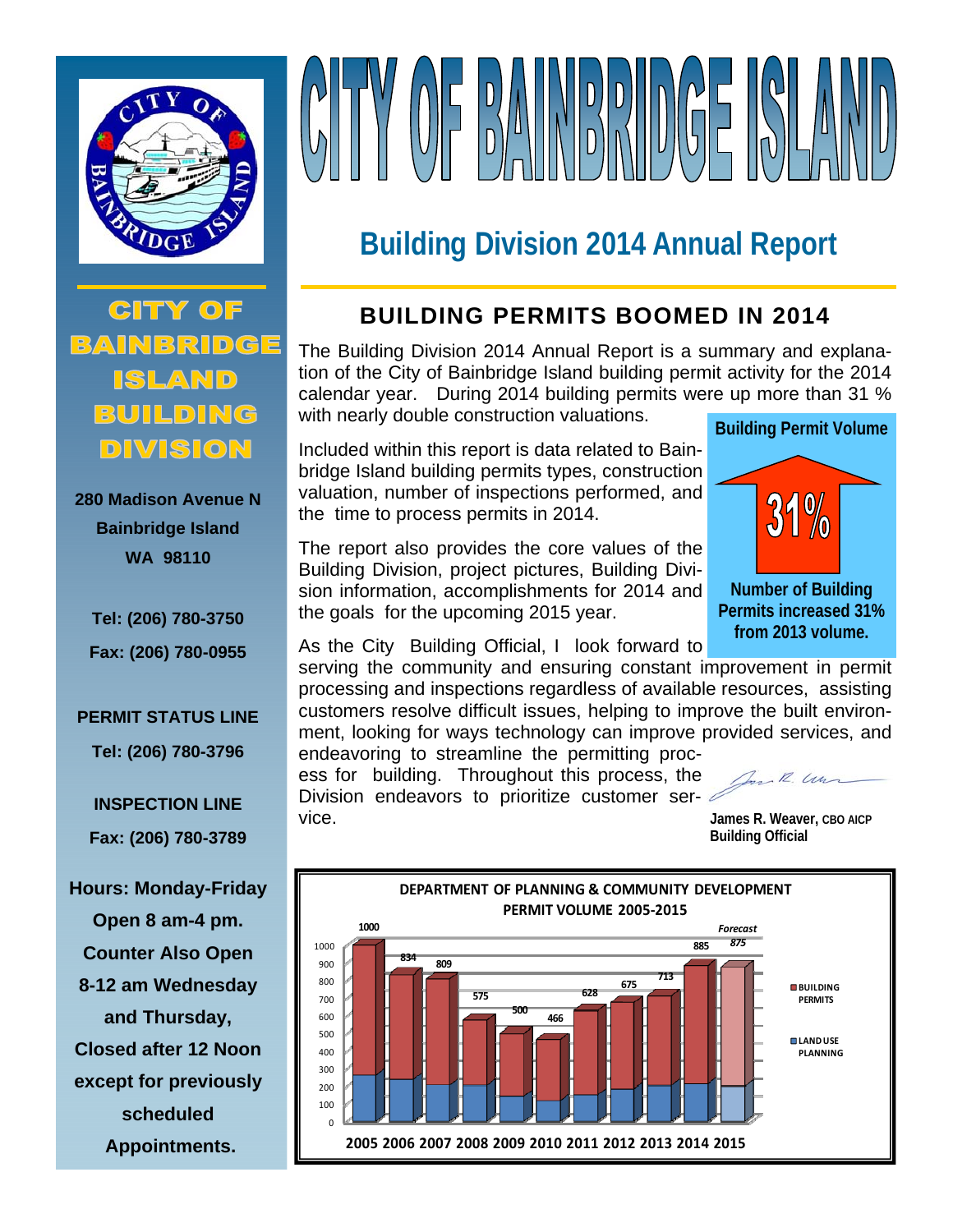

**Tenant Improve‐**

**ment TEN**

#### Page 2 Building Division 2014 Annual Report





**BUILDING PERMIT TYPES 2014**



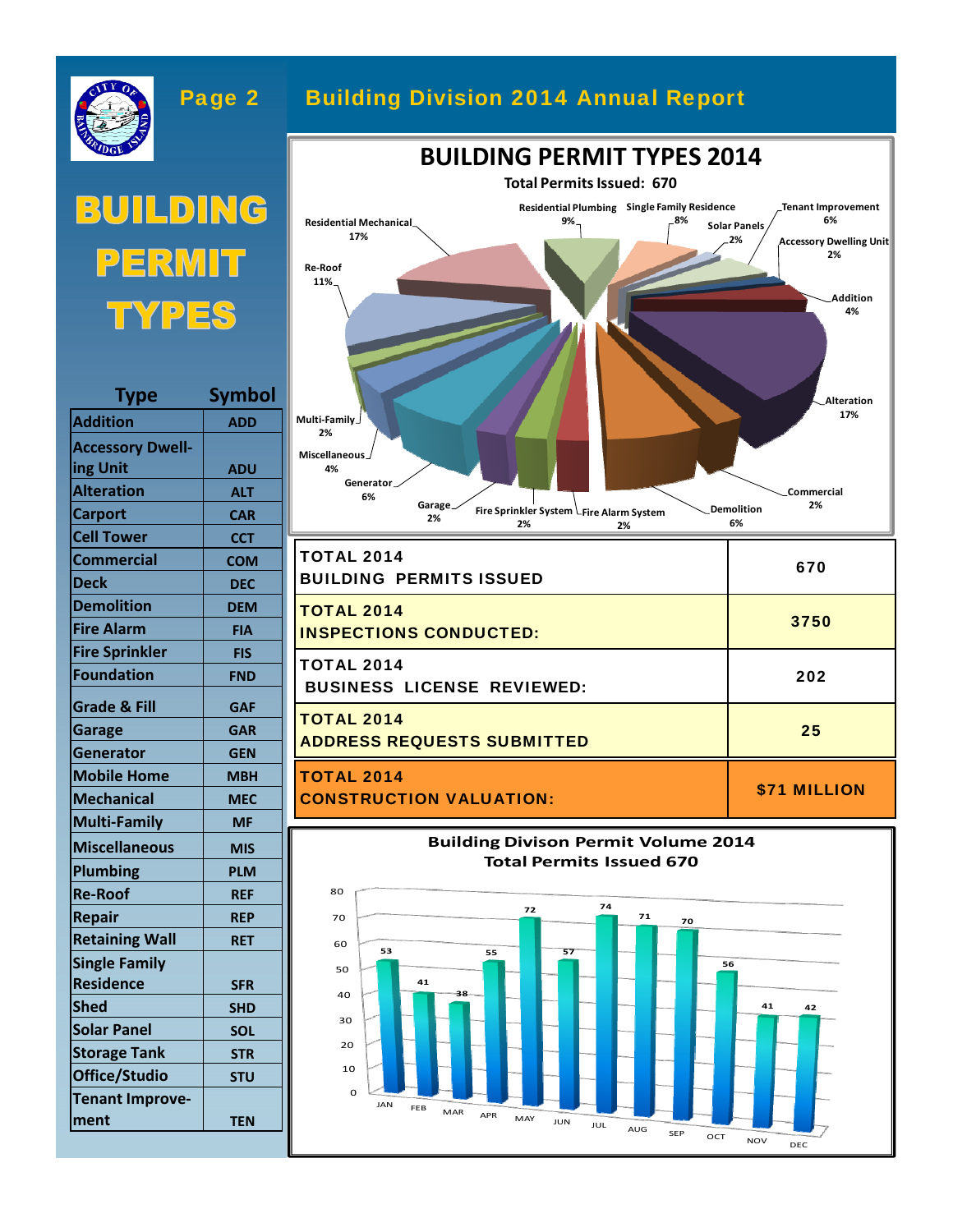#### Building Division 2014 Annual Report Page 3



|                                   | <b>2014 BUILDING PERMIT VOLUME</b> |                |                                 |                |                |                         |                |                |                |                |                |                |                |
|-----------------------------------|------------------------------------|----------------|---------------------------------|----------------|----------------|-------------------------|----------------|----------------|----------------|----------------|----------------|----------------|----------------|
|                                   |                                    |                | 2014 Total Permit Issuance: 670 |                |                |                         |                |                |                |                |                |                |                |
|                                   | <b>JAN</b>                         | <b>FEB</b>     | <b>MAR</b>                      | <b>APR</b>     | <b>MAY</b>     | <b>JUN</b>              | JUL            | <b>AUG</b>     | <b>SEP</b>     | <b>OCT</b>     | <b>NOV</b>     | <b>DEC</b>     | <b>TOTALS</b>  |
| <b>Permit Type</b>                |                                    |                |                                 |                |                |                         |                |                |                |                |                |                |                |
| <b>Accessory Dwelling Unit</b>    | $\mathbf{1}$                       | $\mathbf{1}$   |                                 | $\mathbf{1}$   |                |                         |                | $\overline{2}$ |                |                | $\mathbf{1}$   |                | 6              |
| <b>Addition</b>                   | $\overline{2}$                     |                | 4                               | 2              | 4              | 5                       | 2              | $\overline{2}$ | 4              | 4              | $\overline{2}$ | 2              | 33             |
| <b>After The Fact</b>             |                                    | $\mathbf{1}$   |                                 | $\overline{2}$ | $\overline{2}$ |                         | $\overline{2}$ |                |                |                | $\mathbf{1}$   | $\overline{2}$ | 10             |
| <b>Alteration</b>                 | 9                                  | 5              | 6                               | 6              | 3              | 4                       | 3              | 12             | 7              | 8              | 3              | 4              | 70             |
| Carport                           |                                    |                |                                 |                | $\mathbf{1}$   | $\mathbf{1}$            |                |                | $\mathbf{1}$   | $\mathbf{1}$   |                |                | $\overline{a}$ |
| Commercial                        | $\mathbf{1}$                       | $\mathbf{1}$   |                                 | $\overline{2}$ | $\overline{2}$ |                         |                | $\mathbf{1}$   | 3              |                | $\mathbf{1}$   | $\mathbf{1}$   | 12             |
| <b>Commercial Cell Tower</b>      |                                    |                |                                 |                |                |                         |                | $\overline{2}$ |                |                | $\mathbf{1}$   | $\overline{2}$ | 5              |
| <b>Commercial Mechanical</b>      |                                    |                |                                 | 1              |                | 1                       | 3              |                |                |                |                | $\mathbf{1}$   | 6              |
| <b>Commercial Plumbing</b>        |                                    |                |                                 |                |                |                         |                |                |                | $\mathbf{1}$   |                |                | $\mathbf{1}$   |
| <b>Commercial Retaining Wall</b>  |                                    |                |                                 |                |                |                         |                |                |                |                |                | $\mathbf{1}$   | 1              |
| <b>Deck</b>                       |                                    | $\mathbf{1}$   |                                 | 2              | 2              | $\mathbf{1}$            | 5              | 2              | 2              | 2              | $\mathbf{1}$   |                | 18             |
| <b>Demolition</b>                 | 3                                  | $\mathbf{1}$   |                                 | $\mathbf{1}$   | 19             | 4                       | 4              | 5              | 4              | $\mathbf{1}$   |                |                | 42             |
| Fence                             |                                    |                |                                 |                |                |                         |                |                | $\mathbf{1}$   |                |                |                | $\mathbf{1}$   |
| <b>Fire Alarm System</b>          | $\mathbf{1}$                       |                |                                 |                | 3              | $\mathbf{1}$            | $\mathbf{1}$   |                |                |                |                |                | 6              |
| <b>Fire Sprinkler System</b>      | $\mathbf{1}$                       | 5              | $\mathbf{1}$                    | 3              |                |                         | $\overline{4}$ |                |                | $\mathbf{1}$   | $\mathbf{1}$   |                | 16             |
| Garage                            | $\mathbf{1}$                       | $\overline{2}$ |                                 | 3              | $\overline{2}$ | $\mathbf{1}$            | 3              | $\overline{2}$ | 3              | $\overline{2}$ | $\mathbf{1}$   | $\mathbf{1}$   | 21             |
| Generator                         | 3                                  |                |                                 | $\overline{2}$ | $\mathbf{1}$   |                         |                |                |                | 5              |                | $\overline{2}$ | 13             |
| <b>Grading and Fill</b>           |                                    |                |                                 | $\mathbf{1}$   | $\mathbf{1}$   |                         |                | 3              |                |                |                |                | 5              |
| <b>Miscellaneous</b>              | $\overline{2}$                     | $\overline{2}$ | $\overline{2}$                  | $\mathbf{1}$   | $\mathbf{1}$   | $\overline{a}$          | 6              | 3              | $\mathbf{1}$   | $\mathbf{1}$   | 3              | $\overline{2}$ | 28             |
| <b>Mobile Home</b>                |                                    |                |                                 | $\mathbf{1}$   |                |                         |                |                | $\mathbf{1}$   |                |                |                | 2              |
| <b>Multi-Family</b>               | $\mathbf{1}$                       |                |                                 |                |                |                         |                |                |                |                |                |                | $\mathbf{1}$   |
| Office/Studio                     |                                    |                |                                 |                |                |                         | $\mathbf{1}$   |                | $\mathbf{1}$   | $\mathbf{1}$   |                |                | з              |
| Pool                              |                                    |                |                                 |                |                |                         |                | $\mathbf{1}$   |                |                |                |                | $\mathbf{1}$   |
| Repair                            |                                    |                | 1                               |                | 1              | 2                       | 3              | $\mathbf{1}$   | $\mathbf{1}$   |                |                | $\mathbf{1}$   | 10             |
| <b>Re-Roof</b>                    | 6                                  | $\overline{7}$ | 3                               | $\overline{7}$ | 6              | 12                      | 5              | 6              | 5              | $\overline{7}$ | 6              | $\overline{7}$ | 77             |
| <b>Residential Mechanical</b>     | 9                                  | 14             | 14                              | 8              | 8              | 8                       | 9              | 10             | 12             | 12             | 12             | 12             | 128            |
| <b>Residential Plumbing</b>       | 5                                  |                | $\overline{2}$                  |                |                | $\overline{3}$          | 5              | $\overline{2}$ | $\mathbf{1}$   |                | 3              | $\mathbf{1}$   | 22             |
| <b>Residential Retaining Wall</b> |                                    |                |                                 |                | 1              |                         | $\mathbf{1}$   |                | $\overline{2}$ |                | $\mathbf{1}$   |                | 5              |
| Shed                              |                                    |                |                                 |                | $\mathbf{1}$   |                         |                | $\mathbf{1}$   | $\mathbf{1}$   |                |                |                | 3              |
| <b>Single Family Residence</b>    | 4                                  | $\mathbf{1}$   | 5                               | 6              | 5              | 5                       | 12             | 13             | 13             | 7              | 3              | 2              | 76             |
| <b>Solar Panels</b>               | $\mathbf{1}$                       |                |                                 |                |                |                         | $\overline{2}$ |                | $\mathbf{1}$   |                |                | $\mathbf{1}$   | 5              |
| <b>Storage Tank</b>               |                                    |                |                                 |                | 7              | $\mathbf{1}$            | $\mathbf{1}$   |                | 3              | 1              |                |                | 13             |
| <b>Tenant Improvement</b>         | $\overline{3}$                     |                |                                 | 6              | $\overline{2}$ | $\overline{\mathbf{A}}$ | $\overline{2}$ | 3              | $\overline{3}$ | $\overline{2}$ | $\mathbf{1}$   |                | 26             |
| <b>Year End Total</b>             | 53                                 | 41             | 38                              | 55             | 72             | 57                      | 74             | 71             | 70             | 56             | 41             | 42             | 670            |

## IFI  $S$  $G$ <sup> $N$ </sup>  $\Omega$ PROJECTS



#### **GROW COMMUNITY PHASE II**



#### **PLEASANT BEACH VILLAGE POOL**



**HARRISON HOSPITAL FACILITY** 

> **"We shape our buildings; and thereafter they shape us."**

**Winston Churchill**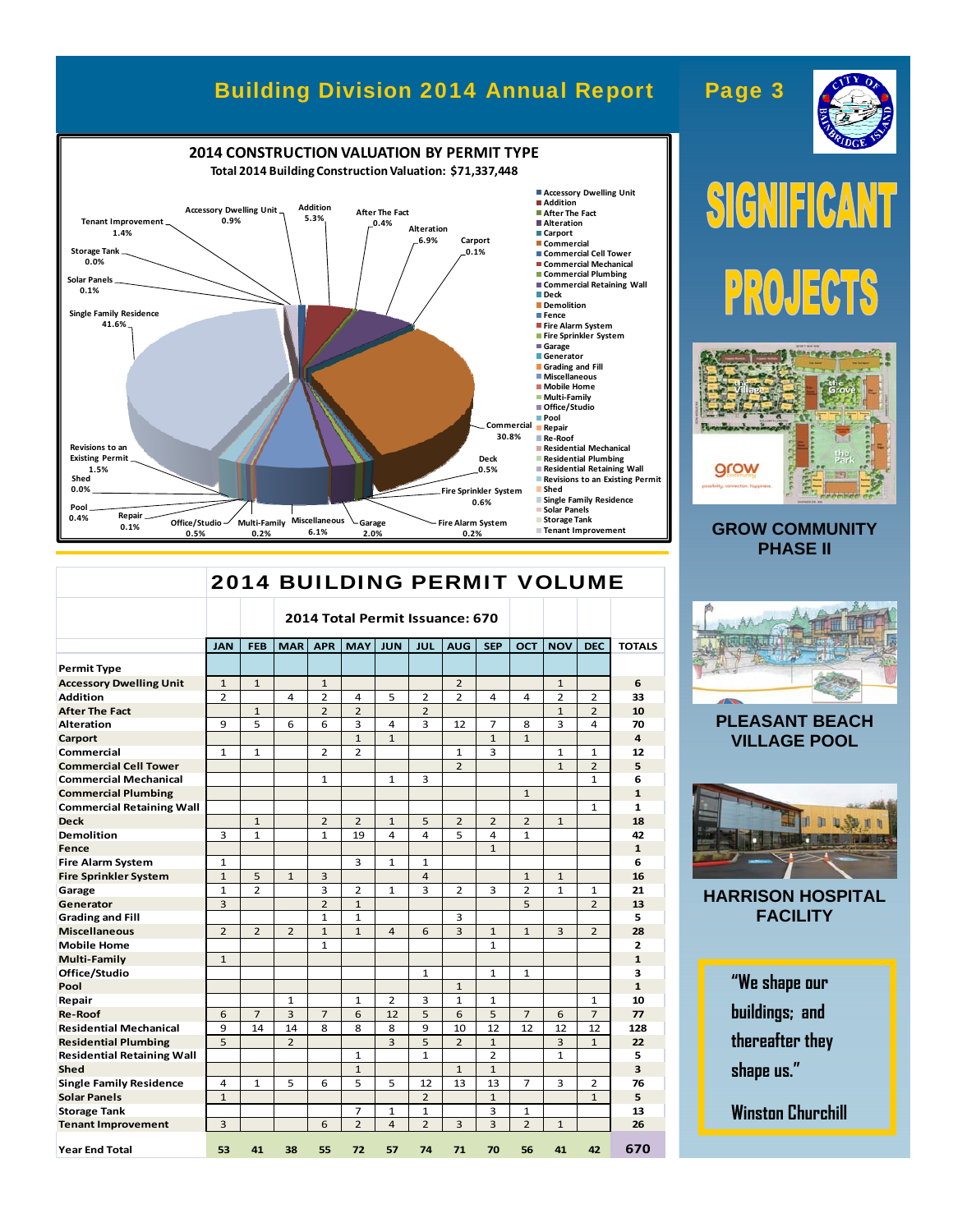

## **SMART-GOV** PERMITTING SOFTWARE **SYSTEM**

**Bainbridge Island converted in 2014 from an aging Tidemark permit tracking system to the new Smart-GOV software system to track all aspects of zoning and codes including permit issuance, inspections, and code enforcement .** 

**The new system has helped to improve processing, allow better communication with clients and is similar to systems implemented in Kitsap County and local cities.** 



#### Page 4 Building Division 2014 Annual Report

**The Bainbridge Island Department of Planning & Community Development endeavored in 2014 to improve processing timelines and worked diligently to improve customer service while streamlining the existing permit review system. Listed below are the accomplishments made by the Building Division in the 2014 year.** 

## **2014 Building Division Successes**

- **1. Successfully Installed and Implemented New Permit Tracking Software.**
- **2. Improved Customer Service & Communication for Building Permits and Inspection Process.**
- **3. Further Streamlined Existing Building Permit Review and Inspection Process.**
- **4. Effectively Implemented "Expedited Review Process" for Building Permits.**

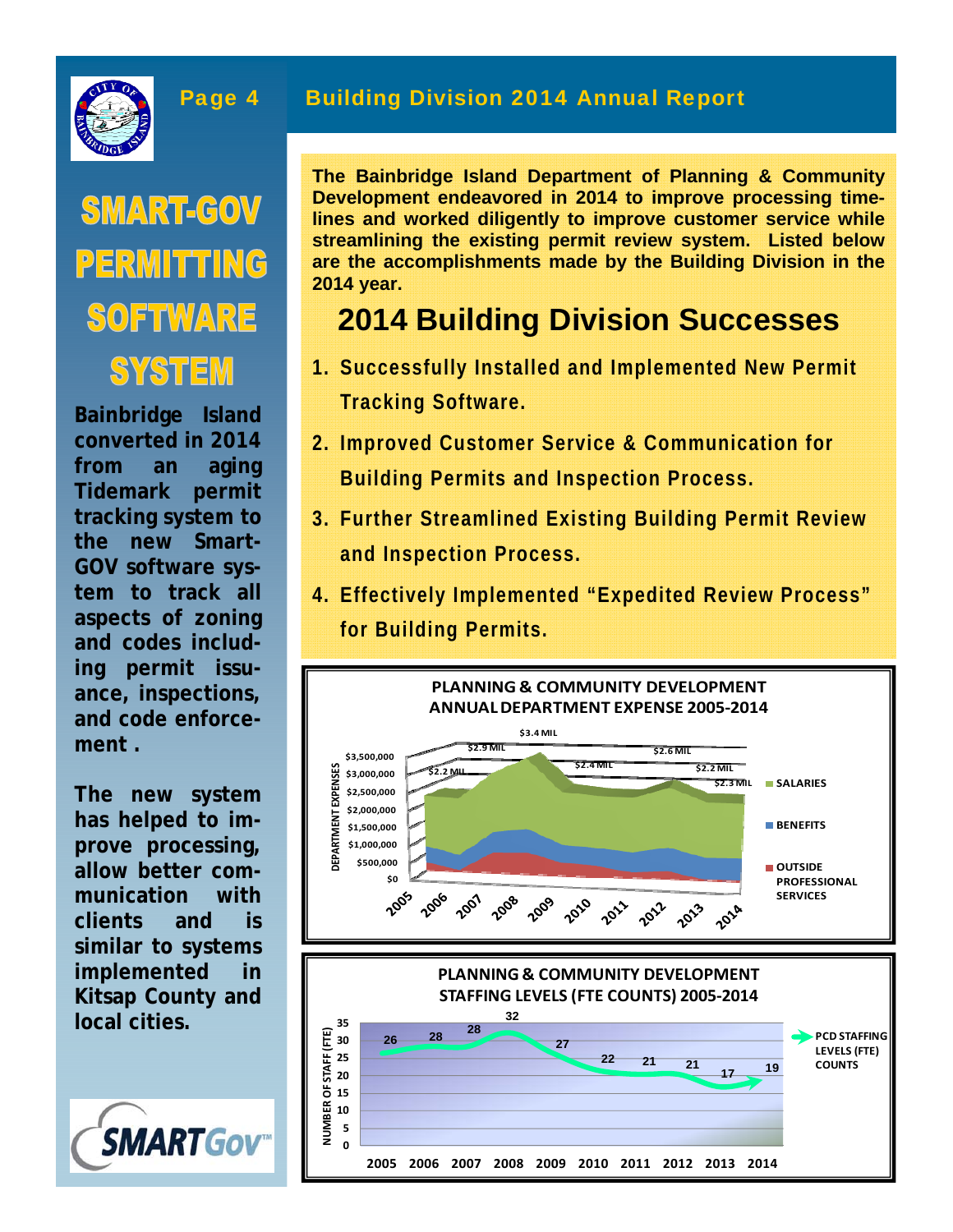#### Building Division 2014 Annual Report Page 5

#### **CITYWIDE ANNUAL BUILDING DIVISION PERFORMANCE MEASURES**

In 2014 as part of the annual budgeting process, the City developed key performance measures for all City departments. The data was obtained, developed, and tracked for the Building Division. Metrics were chosen to reflect key areas of service delivery, customer service, and workload measures. The 2012, 2013, 2014 and estimated 2015 City performance measures data is shown below.







|                   | <b>NUMBER</b> |
|-------------------|---------------|
|                   | ΟF            |
|                   | INSPEC-       |
| <b>MONTH</b>      | TIONS         |
| <b>JAN 2013</b>   | 257           |
| <b>FEB 2013</b>   | 415           |
| <b>MAR 2013</b>   | 294           |
| <b>APRIL 2013</b> | 357           |
| <b>MAY 2013</b>   | 376           |
| <b>JUNE 2013</b>  | 313           |
| <b>JULY 2013</b>  | 284           |
| <b>AUG 2013</b>   | 345           |
| <b>SEPT 2013</b>  | 301           |
| <b>OCT 2013</b>   | 542           |
| <b>NOV 2013</b>   | 317           |
| <b>DEC 2013</b>   | 336           |
|                   |               |
| <b>JAN 2014</b>   | 392           |
| <b>FEB 2014</b>   | 333           |
| <b>MAR 2014</b>   | 349           |
| APRIL 2014        | 225           |
| <b>MAY 2014</b>   | 289           |
| <b>JUNE 2014</b>  | 275           |
| <b>JULY 2014</b>  | 339           |
| <b>AUG 2014</b>   | 311           |
| <b>SEPT 2014</b>  | 332           |
| <b>OCT 2014</b>   | 299           |
| <b>NOV 2014</b>   | 275           |
| <b>DEC 2014</b>   | 308           |
|                   |               |
| <b>2013 TOTAL</b> | 4,137         |
| <b>2014 TOTAL</b> | 3,750         |